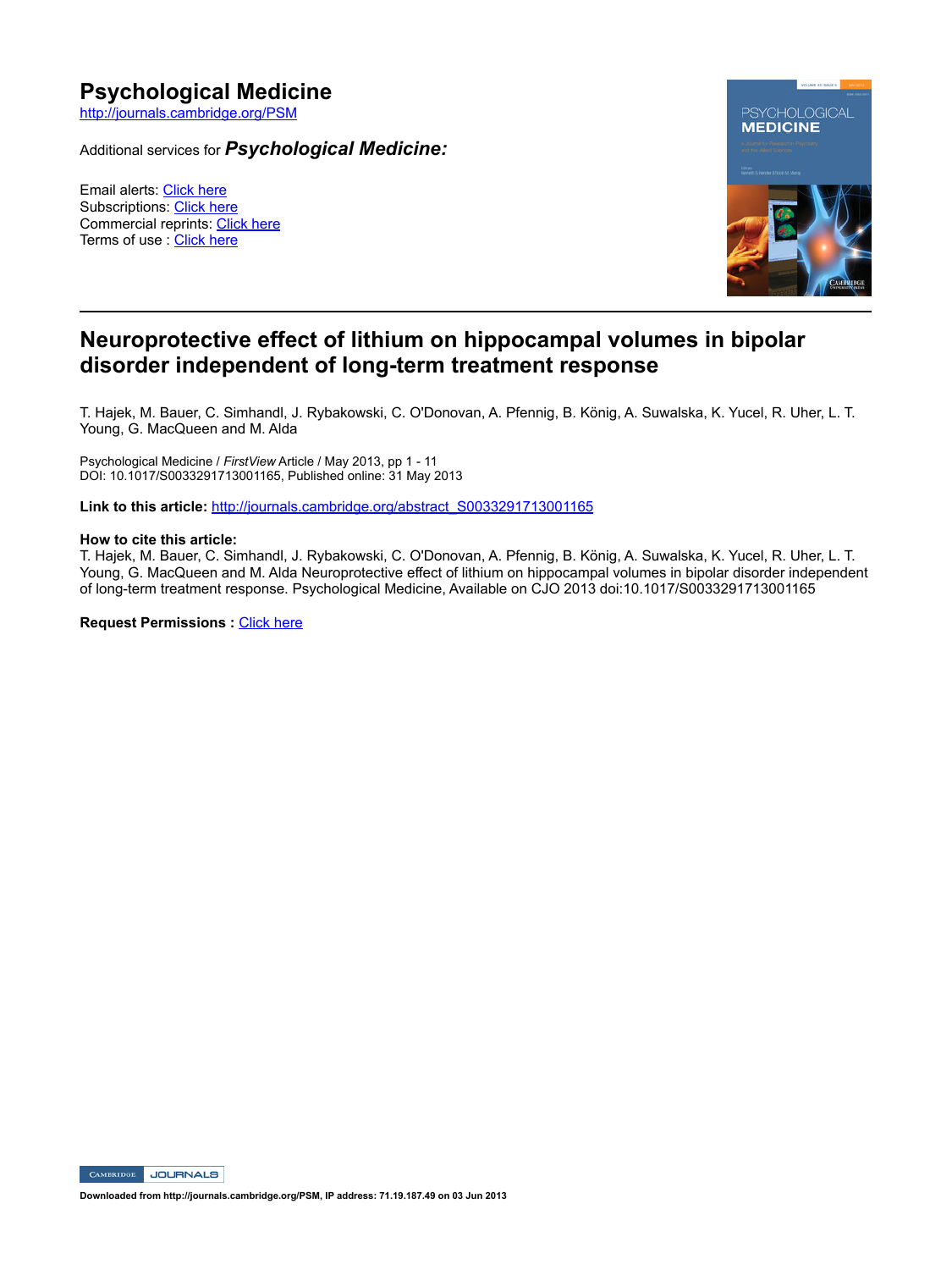## Neuroprotective effect of lithium on hippocampal volumes in bipolar disorder independent of long-term treatment response

### T. Hajek $^{1,2*}$ , M. Bauer $^3$ , C. Simhandl $^4$ , J. Rybakowski $^5$ , C. O'Donovan $^1$ , A. Pfennig $^3$ , B. König $^4$ , A. Suwalska $^5$ , K. Yucel $^6$ , R. Uher $^1$ , L. T. Young $^7$ , G. MacQueen $^8$  and M. Alda $^{1,2}$

<sup>1</sup> Department of Psychiatry, Dalhousie University, Halifax, NS, Canada

<sup>2</sup> Prague Psychiatric Center, Department of Psychiatry and Medical Psychology, 3rd School of Medicine, Charles University, Prague, Czech Republic

<sup>3</sup>Department of Psychiatry and Psychotherapy, University Hospital Carl Gustav Carus, Technische Universität Dresden, Germany

<sup>4</sup>Psychiatrische Abteilung, Krankenhaus Neunkirchen, Austria

<sup>5</sup>Department of Adult Psychiatry, Poznan University of Medical Sciences, Poland

<sup>6</sup>Department of Psychiatry and Behavioural Neurosciences, McMaster University, Hamilton, ON, Canada

<sup>7</sup>Department of Psychiatry, University of Toronto, ON, Canada

<sup>8</sup>Department of Psychiatry, University of Calgary, AB, Canada

Background. Neuroimaging studies have demonstrated an association between lithium (Li) treatment and brain structure in human subjects. A crucial unresolved question is whether this association reflects direct neurochemical effects of Li or indirect effects secondary to treatment or prevention of episodes of bipolar disorder (BD).

Method. To address this knowledge gap, we compared manually traced hippocampal volumes in 37 BD patients with at least 2 years of Li treatment (Li group), 19 BD patients with <3 months of lifetime Li exposure over 2 years ago (non-Li group) and 50 healthy controls. All BD participants were followed prospectively and had at least 10 years of illness and a minimum of five episodes. We established illness course and long-term treatment response to Li using National Institute of Mental Health (NIMH) life charts.

**Results.** The non-Li group had smaller hippocampal volumes than the controls or the Li group ( $F_{2,102}$ =4.97, p=0.009). However, the time spent in a mood episode on the current mood stabilizer was more than three times longer in the Li than in the non-Li group ( $t_{51}$ =2.00,  $p$ =0.05). Even Li-treated patients with BD episodes while on Li had hippocampal volumes comparable to healthy controls and significantly larger than non-Li patients ( $t_{43}$ =2.62, corrected  $p=0.02$ ).

Conclusions. Our findings support the neuroprotective effects of Li. The association between Li treatment and hippocampal volume seems to be independent of long-term treatment response and occurred even in subjects with episodes of BD while on Li. Consequently, these effects of Li on brain structure may generalize to patients with neuropsychiatric illnesses other than BD.

Received 11 January 2013; Revised 18 April 2013; Accepted 30 April 2013

Key words: Hippocampus, lithium, mood stabilization, MRI, neuroprotection.

#### Introduction

Neuroprotective effects of lithium (Li) have been documented in tissue cultures and animal models (Gould et al. [2006](#page-10-0); Zarate et al. [2006](#page-11-0)). Prospective and crosssectional neuroimaging studies in human subjects have shown an association between Li treatment and larger gray matter (GM) volumes (Moore et al. [2000](#page-11-0), [2009;](#page-11-0) Monkul et al. [2007;](#page-11-0) Yucel et al. [2007](#page-11-0); Lyoo et al.

(Email: tomas.hajek@dal.ca)

[2010;](#page-10-0) Hajek et al.  $2012c$  $2012c$ ). However, the nature and mechanism of these in vivo actions of Li remain unclear [\(Bauer](https://www.researchgate.net/publication/8958312_Bauer_M_Alda_M_Priller_J_Young_LT_Implications_of_the_neuroprotective_effects_of_lithium_for_the_treatment_of_bipolar_and_neurodegenerative_disorders_Pharmacopsychiatry_36Suppl_3_S250-S254?el=1_x_8&enrichId=rgreq-628da618-08ba-4a23-bdf8-9c817fd88d2a&enrichSource=Y292ZXJQYWdlOzIzNjk3NjMyMTtBUzo5ODkwOTUyNzQ3ODI3NkAxNDAwNTkzMjc3OTIy) et al. [2003\)](#page-9-0). Without further clinical research, the potential neuroprotective effects of Li are of little practical benefit to our patients.

For example, we do not know whether the positive association between GM volumes and Li treatment reflects a direct neurochemical effect of Li or an indirect effect secondary to treatment response (Moore et al. [2009;](#page-11-0) Lyoo et al. [2010](#page-10-0)). Li could exert neurotrophic effects by interacting with biochemical pathways involved in neurogenesis and apoptosis (Zarate et al. [2006\)](#page-11-0). Alternatively, Li may affect brain structure through treatment or prevention of episodes of bipolar disorder (BD), which are known to exert toxic effects

<sup>\*</sup> Address for correspondence: T. Hajek, M.D., Ph.D., Department of Psychiatry, Dalhousie University, QEII HSC, Abbie J. Lane Bldg, Room 3093, 5909 Veteran's Memorial Lane, Halifax, NS B3H 2E2, Canada.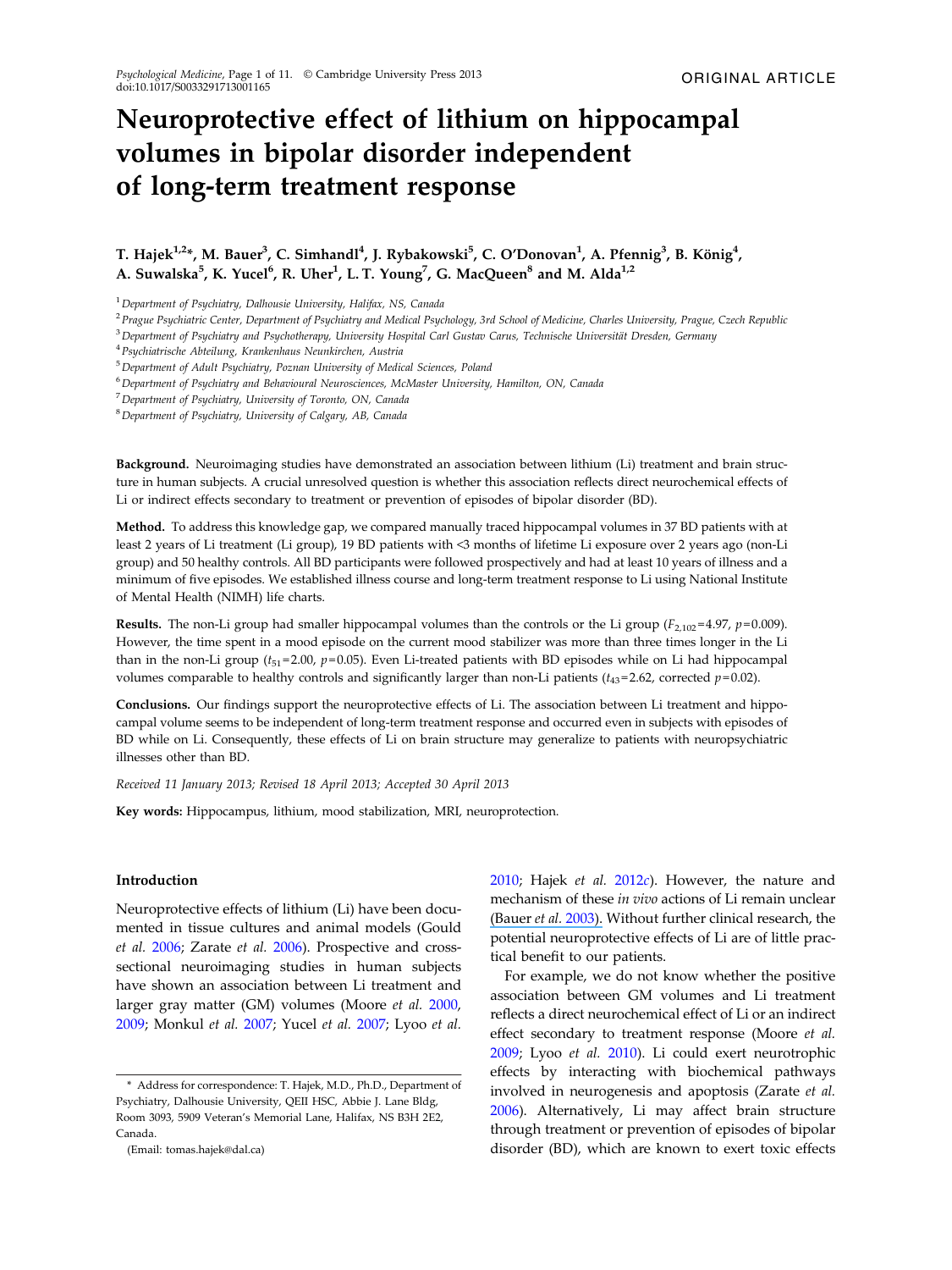on the brain (Berk et al. [2011; Hajek](https://www.researchgate.net/publication/221850531_Large_positive_effect_of_lithium_on_prefrontal_cortex_N-acetylaspartate_in_patients_with_bipolar_disorder_2-centre_study?el=1_x_8&enrichId=rgreq-628da618-08ba-4a23-bdf8-9c817fd88d2a&enrichSource=Y292ZXJQYWdlOzIzNjk3NjMyMTtBUzo5ODkwOTUyNzQ3ODI3NkAxNDAwNTkzMjc3OTIy) et al. [2012](#page-10-0)a). This distinction is crucial. If the effects of Li on brain structure were simply related to acute or prophylactic treatment response, they would probably not generalize to other conditions, such as Alzheimer's disease (AD). Prospective short-term studies have shown that GM increases mostly in patients who also improve clinically [\(Lyoo](https://www.researchgate.net/publication/42807221_Lithium-Induced_Gray_Matter_Volume_Increase_As_a_Neural_Correlate_of_Treatment_Response_in_Bipolar_Disorder_A_Longitudinal_Brain_Imaging_Study?el=1_x_8&enrichId=rgreq-628da618-08ba-4a23-bdf8-9c817fd88d2a&enrichSource=Y292ZXJQYWdlOzIzNjk3NjMyMTtBUzo5ODkwOTUyNzQ3ODI3NkAxNDAwNTkzMjc3OTIy) et al. [2010](#page-10-0)) or even predominantly among responders to acute treatment (Moore et al. [2009\)](#page-11-0). This might indicate that the GM changes are an epiphenomenon of treatment response rather than a direct result of Li exposure. However, no study has investigated the association between brain structure and long-term prophylactic response to Li.

In addition, the GM differences between patients with versus without Li treatment may reflect patient heterogeneity rather than effects of Li (Hajek et al.  $2012c$  $2012c$ ). The Li responders are likely to represent a distinct neurobiological category within BD (Grof et al. [2009\)](#page-10-0). It is possible that it is only the patients who do not respond to Li who have a neuroprogressive nature of the illness and show brain structural changes. It would be of much less practical impact if the association between Li treatment and GM volumes simply reflected neurobiological differences between Li responders and non-responders rather than the effects of Li.

We addressed the above-listed issues in a sample of prospectively followed patients with BD and either long-term ongoing Li treatment (minimum of 2 years) or no/minimal lifetime Li exposure. To maximize the effects of BD on the brain, we recruited BD patients with substantial illness burden (minimum of 10 years of illness and at least five episodes). Among brain regions, Li treatment has been associated most consistently with hippocampal volume increases even at meta- [\(Hajek](https://www.researchgate.net/publication/224004676_Smaller_hippocampal_volumes_in_patients_with_bipolar_disorder_are_masked_by_exposure_to_lithium_A_meta-analysis?el=1_x_8&enrichId=rgreq-628da618-08ba-4a23-bdf8-9c817fd88d2a&enrichSource=Y292ZXJQYWdlOzIzNjk3NjMyMTtBUzo5ODkwOTUyNzQ3ODI3NkAxNDAwNTkzMjc3OTIy) et al.  $2012c$  $2012c$ ) and mega-analytical [\(Hallahan](https://www.researchgate.net/publication/47621021_Structural_Magnetic_Resonance_Imaging_in_Bipolar_Disorder_An_International_Collaborative_MegaAnalysis_of_Individual_Adult_Patient_Data?el=1_x_8&enrichId=rgreq-628da618-08ba-4a23-bdf8-9c817fd88d2a&enrichSource=Y292ZXJQYWdlOzIzNjk3NjMyMTtBUzo5ODkwOTUyNzQ3ODI3NkAxNDAwNTkzMjc3OTIy) et al. [2011](#page-10-0)) levels. Therefore, we chose the hippocampus as our model region to further investigate the interplay between treatment response and potential neuroprotective effects of Li. Our a priori hypothesis was that hippocampal volumes would be smaller among BD patients with substantial illness burden and limited Li exposure, whereas BD patients with substantial illness burden and ongoing Li treatment would show comparable hippocampal volumes to controls. We also hypothesized that the positive effects of Li on hippocampal volumes would be found only among subjects with no episodes of BD while being treated with Li.

#### Method

This study was designed specifically to test the effects of long-term Li exposure on hippocampal volumes.

Through recruitment of patients with substantial illness burden (duration of illness, number of episodes), we attempted to maximize the effect of BD on the brain (Moorhead et al. [2007](#page-11-0); McKinnon et al. [2009\)](#page-10-0). By setting stringent criteria for presence and also absence of Li treatment, we ensured a sufficient contrast between the groups in exposure to Li and minimized any effect of past history of Li treatment on GM volumes. Patients were not required to show complete treatment response to Li. They may have had a partial response, Li could have been effective in treating but not preventing the symptoms or may have prevented or effectively treated only episodes of one polarity. Li may have also been used for antisuicidal effects or as an augmentation. This allowed us to investigate whether we would detect the association between Li treatment and brain structure even in patients who continued to experience episodes of BD while on Li, or whether these effects required cessation of episodes.

We studied three groups of subjects: (1) those with substantial ongoing exposure to Li and a marked illness burden (Li group), (2) those with limited or no lifetime exposure to Li and a marked illness burden (non-Li group) and (3) an age- and sex-matched control group. To test whether the association between Li treatment and brain structure was present despite ongoing episodes of illness, we divided the Li-treated subjects based on whether they did or did not experience a major depressive, mixed or manic episode according to the full DSM-IV criteria while being treated with Li. The episode had to be of at least moderate severity according to the life-chart method (Roy-Byrne et al. [1985\)](#page-11-0), which corresponds to an affective morbidity index of at least 2, that is change in symptoms requiring an intervention [\(Coppen](https://www.researchgate.net/publication/22371588_A_double-blind_comparison_of_lithium_carbonate_and_maprotiline_in_the_prophylaxis_of_the_affective_disorder?el=1_x_8&enrichId=rgreq-628da618-08ba-4a23-bdf8-9c817fd88d2a&enrichSource=Y292ZXJQYWdlOzIzNjk3NjMyMTtBUzo5ODkwOTUyNzQ3ODI3NkAxNDAwNTkzMjc3OTIy) et al. [1976\)](#page-9-0).

The International Group for the Study of Lithium-Treated Patients (IGSLi; www.igsli.org) conducted the study. Participants were recruited in Halifax, Canada ( $n=33$ ), Poznan, Poland ( $n=20$ ), Neunkirchen, Austria ( $n=21$ ), and Dresden ( $n=5$ ) and Berlin, Germany  $(n=27)$ .

The study was approved by the Research Ethics Boards at each site. After complete description of the study, all included subjects signed an informed consent. Of the 106 subjects recruited for this study, 47 had also participated in our previous investigation of prefrontal N-acetylaspartate [\(Hajek](https://www.researchgate.net/publication/221850531_Large_positive_effect_of_lithium_on_prefrontal_cortex_N-acetylaspartate_in_patients_with_bipolar_disorder_2-centre_study?el=1_x_8&enrichId=rgreq-628da618-08ba-4a23-bdf8-9c817fd88d2a&enrichSource=Y292ZXJQYWdlOzIzNjk3NjMyMTtBUzo5ODkwOTUyNzQ3ODI3NkAxNDAwNTkzMjc3OTIy) et al. [2012](#page-10-0)a).

#### Settings

Patients with BD were recruited from specialized mood disorders clinics at each site. All patients were diagnosed by psychiatrists using the Structured Clinical Interview for DSM-IV (SCID) and had regular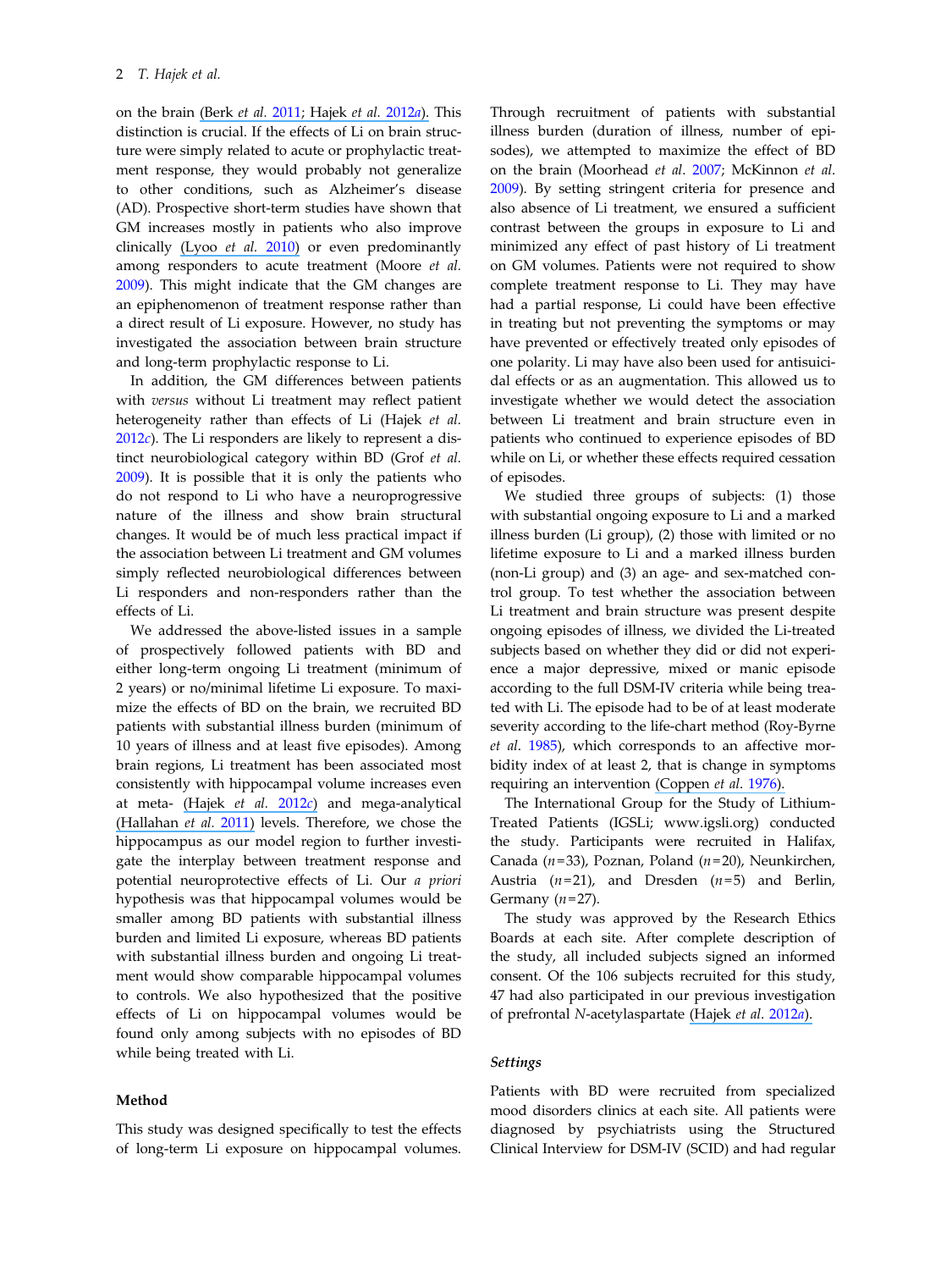follow-up at the clinics, including monitoring of Li levels at least twice a year. Recruitment of Li-treated subjects from specialized clinics ensured that Li levels fell in the therapeutic range. This prevented subtherapeutic levels, which could be insufficient to elicit neuroprotective effects, and levels above the therapeutic range, which could be neurotoxic. We established illness course and treatment response to Li using the National Institute of Mental Health Life-Chart Method (NIMH-LCM*™*; Roy-Byrne et al. [1985](#page-11-0)). We also recruited control subjects, by word of mouth and through advertisement, who were matched to the BD patients by age and sex. Each control subject underwent a SCID and was included if found to have no personal or family history of Axis I psychiatric disorders.

#### Inclusion criteria

The BD participants (both Li and non-Li groups) were required to have: (1) the diagnosis of BD type I or II made by a psychiatrist using the SCID; (2) at least 10 years duration of illness; (3) a history of at least five major affective episodes (hypomanic, manic, depressive or mixed); and (4) absence of major mood episode based on DSM-IV criteria during prospective follow-ups at least 4 months before recruitment, to minimize confounding by state-related factors.

The Li-treated group (Li group) had to have a current adequate Li treatment lasting a minimum of 24 months. Adequate Li treatment was defined as plasma levels between 0.5 and 1.2 mmol/l on every blood test, with a frequency of blood tests minimally twice every 12 months (Licht et al. [2003\).](https://www.researchgate.net/publication/10566589_Danish_Psychiatric_Association_and_the_Child_and_Adolescent_Psychiatric_Association_in_Denmark_Psychopharmacological_treatment_with_lithium_and_antiepileptic_drugs_suggested_guidelines_from_the_Danish?el=1_x_8&enrichId=rgreq-628da618-08ba-4a23-bdf8-9c817fd88d2a&enrichSource=Y292ZXJQYWdlOzIzNjk3NjMyMTtBUzo5ODkwOTUyNzQ3ODI3NkAxNDAwNTkzMjc3OTIy) The group of patients with no or minimal exposure to Li (non-Li group) had to have less than 3 months of lifetime Li exposure, and no Li for at least 24 months prior to scanning.

## Exclusion criteria

Subjects from any of the three groups were excluded if they met any magnetic resonance imaging (MRI) exclusion criteria or had any serious medical illness (e.g. brain injury, Cushing's disease or conditions treated with corticosteroids).

BD patients were excluded if they had (1) more than one lifetime course of electroconvulsive therapy (ECT); (2) co-morbid Axis I or II psychiatric disorders; (3) active substance abuse in the previous 12 months; (4) discontinuation or introduction of a psychotropic medication in the past 3 months; (5) more than two psychotropic medications excluding benzodiazepines or hypnotics; or (6) current psychotic features or acute suicidality.

#### MRI acquisitions

In Halifax, MR acquisitions were performed with a 1.5-T General Electric Signa scanner (General Electric Medical Systems, USA) and a standard quadrature head coil. After a localizer scan, a  $T_1$ -weighted spoiled gradient recalled (SPGR) scan was prescribed with the following parameters: flip angle= $40^{\circ}$ , echo time (TE)= $5 \text{ ms}$ , repetition time (TR) =  $25$  ms, matrix =  $256 \times 160$  pixels, number of excitations (NEX) = 1, no inter-slice gap, 124 images, 1.5 mm thick.

In Dresden, MR acquisitions were performed with a 1.5-T Siemens, Sonata scanner (Siemens AG, Germany) and a standard quadrature head coil. After a localizer scan, a  $T_1$ -weighted three-dimensional (3D) magnetization-prepared rapid acquisition with gradient echo (MPRAGE) scan was prescribed with the following parameters: flip angle = 15°, TE = 3.93 ms, TR = 2280 ms, matrix = 256 × 256 pixels, NEX = 1, no interslice gap, 160 images, 1.0 mm thick.

In Poznan, MR acquisitions were performed with a 1-T General Electric Signa scanner and a standard quadrature head coil. After a localizer scan, a  $T_1$ weighted SPGR scan was prescribed with the following parameters: flip angle= $45^{\circ}$ , TE=6 ms, TR=22 ms, matrix = 256 × 256 pixels, NEX = 1, no interslice gap, 124 images, 1.2 mm thick.

In Neunkirchen, MR acquisitions were performed with a 1-T Siemens, Magnetom Expert scanner and a standard quadrature head coil. After a localizer scan, a T<sub>1</sub>-weighted 3D MPRAGE scan was prescribed with the following parameters: flip angle=15 degrees, TE=4.4 ms, TR=1.1, matrix= $256 \times 256$  pixels, NEX=1, no interslice gap, 112 images, 1.5 mm thick.

In Berlin, MR acquisitions were performed with a 1.5-T Siemens scanner and a standard quadrature head coil. After a localizer scan, a  $T_1$ -weighted 3D MPRAGE scan was prescribed with the following parameters: flip angle = 15°, TE = 3.93 ms, TR = 2280 ms, matrix= $256 \times 256$  pixels, NEX=1, no interslice gap, 160 images, 1 mm thick. The acquisition parameters reflected the expertise and previous experience of radiologists within each site, who preferred to use methods with which they were already familiar and that yielded high quality data on their individual scanners.

#### Hippocampus measurement

We used manual tracing to measure hippocampal volumes. Relative to primarily exploratory voxel-based morphometry (VBM), manual volumetry was more optimal for our hypothesis testing study, allowing for a better control of differences between the sites (see Statistical analyses) and a greater statistical power. VBM, even with small volume correction, requires control for hundreds of voxelwise comparisons within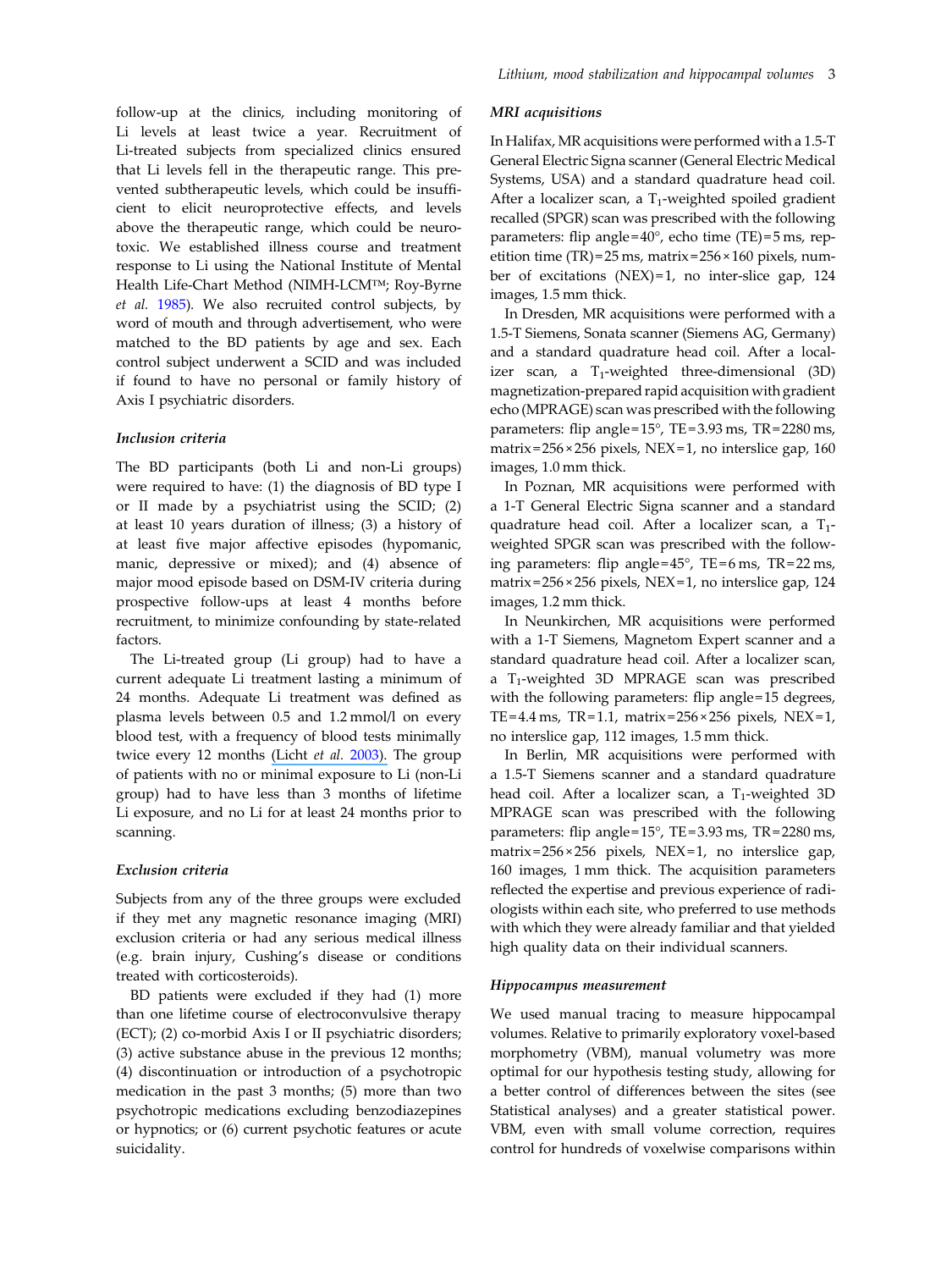the masks constituting the hippocampus. In addition, manual volumetry has been used more widely in previous studies investigating the effects of Li on brain structure [\(Hajek](https://www.researchgate.net/publication/224004676_Smaller_hippocampal_volumes_in_patients_with_bipolar_disorder_are_masked_by_exposure_to_lithium_A_meta-analysis?el=1_x_8&enrichId=rgreq-628da618-08ba-4a23-bdf8-9c817fd88d2a&enrichSource=Y292ZXJQYWdlOzIzNjk3NjMyMTtBUzo5ODkwOTUyNzQ3ODI3NkAxNDAwNTkzMjc3OTIy) et al. [2012](#page-10-0)c), thus allowing for a better comparability of results with previous investigations.

We analyzed the data with the AFNI software package (NIMH, USA; http://afni.nimh.nih.gov/afni/). In addition to the  $T_1$ -weighted images, we used the AFNI swap feature to generate negatives that approximated a T<sub>2</sub>-weighted image. This allowed a better visualization of the alveus.

A single rater (K.Y.) blind to diagnostic status and Li treatment history measured the right and left hippocampi using a manual tracing method with an established protocol [\(Yucel](https://www.researchgate.net/publication/6414597_Bilateral_Hippocampal_Volume_Increase_in_Patients_with_Bipolar_Disorder_and_Short-term_Lithium_Treatment?el=1_x_8&enrichId=rgreq-628da618-08ba-4a23-bdf8-9c817fd88d2a&enrichSource=Y292ZXJQYWdlOzIzNjk3NjMyMTtBUzo5ODkwOTUyNzQ3ODI3NkAxNDAwNTkzMjc3OTIy) et al. [2008\)](#page-11-0). The hippocampus was defined anatomically as the hippocampus proper (Ammon's horn), the dentate gyrus and the subiculum. The alveus, fimbria and fornix were excluded from these measurements. Hippocampal volumes were measured by one rater with reliability confirmed by a second investigator, falling within 5% between raters. The intraclass correlation coefficient for reliability of hippocampal tracings was 0.97 and 0.99 for the right and left hippocampus respectively.

#### Statistical analyses

We compared categorical clinical and demographic variables using Pearson's  $\chi^2$  test and continuous variables using a one-way analysis of variance (ANOVA) or the t test. The primary analysis for the neuroimaging data was a repeated-measures analysis of covariance (ANCOVA) with hippocampal volumes as the dependent variable, side (left, right) as the repeated measure, group (Li, non-Li, control) as the categorical factor and total GM as a covariate. Covarying for GM controlled for global effects of Li and adjusted for potential differences between the sites. Because the duration of illness was truncated by our inclusion criteria and there was no association between duration of illness and hippocampal volumes, we did not use it as another covariate. We also compared each two of the three groups with  $post-hoc$  pairwise  $t$  tests, for which we report  $p$  values corrected for three comparisons. As there was no interaction between side and group, we used total hippocampal volumes adjusted for total GM in post-hoc analyses.

To further control for potential differences between the sites, we  $(1)$  calculated  $z$  scores within each site and used these for the analyses, and (2) used the raw data and performed repeated-measures ANOVA with hippocampal volumes as the dependent variable, side (left, right) as the repeated measure and status (Li, non-Li, control subjects) and group as the categorical factors. This last method was used for sites that

contributed sufficient numbers of participants in each group, namely Halifax, Neunkirchen and Poznan. No non-Li participants were recruited in Berlin, and the Dresden site recruited a total of five subjects.

To test whether the effects of Li on hippocampal volumes were related to treatment response, we compared patients with episodes while on Li to patients with no episodes on Li, controls and the non-Li group in a series of  $t$  tests. We corrected the  $p$  values for three comparisons. As there was no interaction between side and group for any of the previous analyses, we used total hippocampal volumes adjusted for total GM as the dependent variable. To investigate the association between clinical measures and hippocampal volumes, we calculated product-moment correlation coefficients.

#### Results

We recruited 19 non-Li, 37 Li-treated BD patients and 50 controls [\(Table 1\)](#page-5-0). Both patient groups (Li and non-Li) had a marked burden of illness, with no significant differences between the Li and the non-Li groups in numbers of episodes, cumulative time spent in episodes, or age of onset [\(Table 2](#page-6-0)). The time spent in a mood episode while on the current mood stabilizer, the duration of the last episode and the overall duration of illness (time since the first episode) were longer in the Li than the non-Li group [\(Table 2](#page-6-0)). Non-Li participants were predominantly treated with anticonvulsants and antipsychotics. One of the BD patients in the non-Li group had had lifetime exposure to Li 9 years prior to the scanning, but did not reach therapeutic levels at that time. The rest of the non-Li group were Li naïve. The duration of Li treatment in the Li group was  $10.81 \pm 7.82$  years, with Li levels of  $0.70 \pm 0.16$  mmol/l at the time of scanning. There were no differences between the groups in the volumes of the whole brain, GM, white matter or cerebrospinal fluid (CSF) ([Table 1\)](#page-5-0).

#### Hippocampal volumes

As shown in [Fig. 1](#page-7-0) and [Table 1](#page-5-0), we found significant differences between the groups in hippocampal volumes  $(F_{2,102} = 4.97, p=0.009)$ . This difference was caused by significantly smaller hippocampal volumes among the non-Li group relative to controls  $(t_{67} =$  $-3.06$ , corrected  $p=0.005$ ) and also relative to the Li-treated BD participants ( $t_{54} = -2.66$ , corrected  $p = 0.02$ ). The pattern of the smallest hippocampal volumes in the non-Li group was found in each of the sites. The Li-treated participants had comparable hippocampal volumes to control subjects. The right hippocampus was significantly larger than the left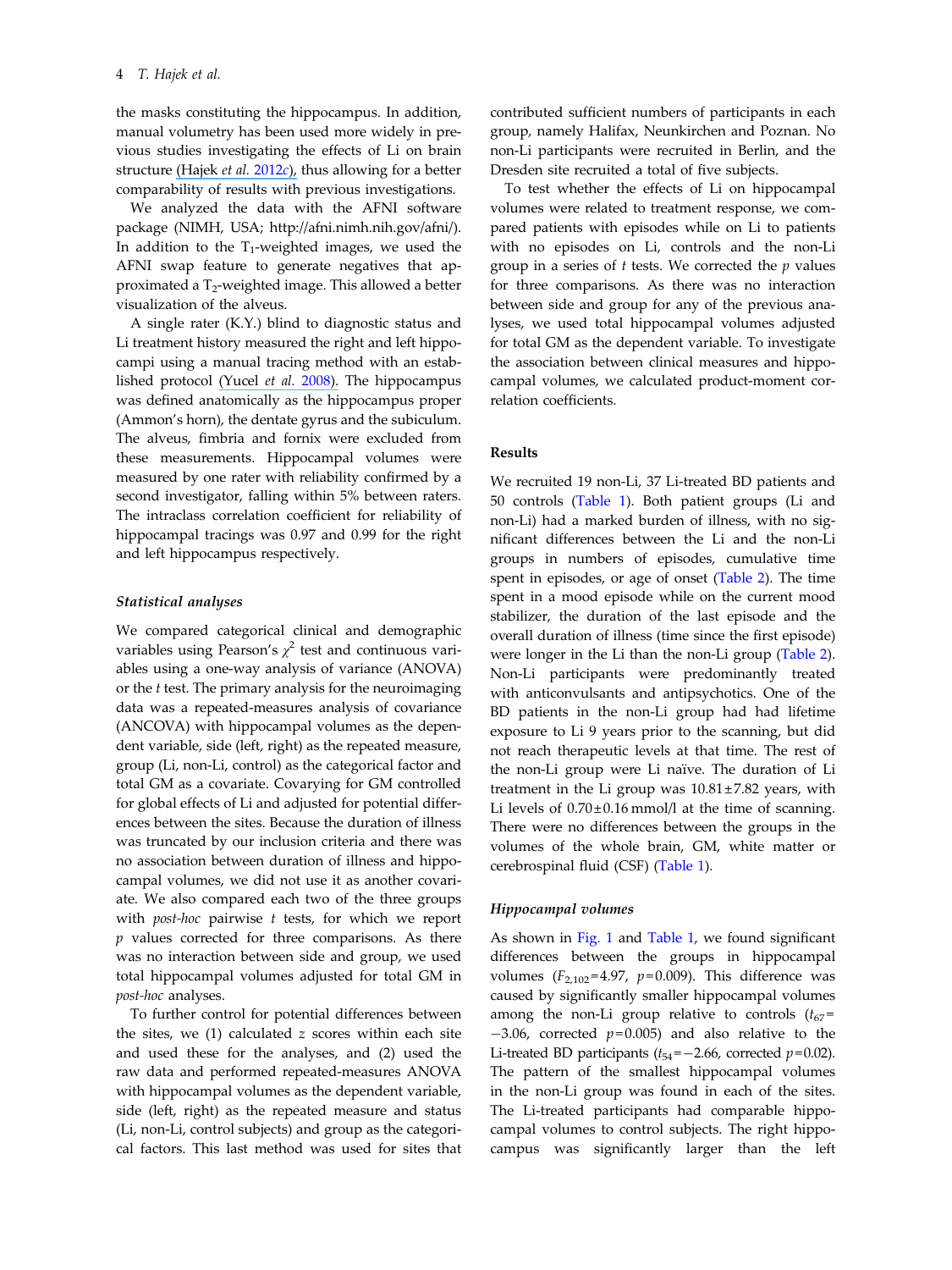<span id="page-5-0"></span>

|                                                                                          | $[on-Li]$ group $(n=19)$    | Li group $(n=37)$           | Controls $(n=50)$          | F; df or $\chi^2$ , df  |              |
|------------------------------------------------------------------------------------------|-----------------------------|-----------------------------|----------------------------|-------------------------|--------------|
| Age (years), mean (s.p.)<br>Sex, $n$ (%) females                                         | 43.16 (11.68)<br>12 (63.16) | 48.08 (11.17)<br>24 (64.86) | 44.66 (9.04)<br>30 (60.00) | 1.81; 2, 103<br>0.22; 2 | 0.16<br>0.89 |
| Total brain volume (mm <sup>3</sup> ), mean (s.p.)                                       | 1373627.00 (144597.06)      | 1430624.00 (141806.02)      | (423297.38 (145550.57)     | 1.08; 2, 103            | 0.34         |
| Total GM volume (mm <sup>3</sup> ), mean (s.p.)                                          | 542 062.50 (71 348.92)      | 565015.69 (69971.71)        | 568216.25 (71819.39)       | 0.95; 2, 103            | 0.39         |
| Total WM volume (mm <sup>3</sup> ), mean (s.p.)                                          | 534712.88 (65097.73)        | 564810.63 (63841.18)        | 568 315.19 (65526.98)      | 1.90; 2, 103            | 0.15         |
| CSF volume (mm <sup>3</sup> ), mean (s.p.)                                               | 296 851.81 (49 28 2.78)     | 300798.03 (48331.50)        | 286766.13 (49607.75)       | 0.90; 2,103             | 0.41         |
| Left hippocampal volume adjusted for total GM<br>volume (mm <sup>3</sup> ), mean (s.p.)  | 2400.41 (363.25)            | 2611.55 (359.78)            | 2688.72 (360.83)           | 1.97; 2, 102            | 0.009        |
| Right hippocampal volume adjusted for total<br>GM volume (mm <sup>3</sup> ), mean (s.p.) | 2504.33 (363.16)            | 2810.07 (359.69)            | 2787.87 (360.74)           |                         |              |
|                                                                                          |                             |                             |                            |                         |              |

Table 1. Description of the sample

Description of the sample

hippocampus  $(F_{1,103} = 32.07, p < 0.001)$  in all groups (no interaction between the group and side;  $F_{2,103}$ = 2.28*, p*=n.s.).

The group differences remained signi ficant when we used z scores instead of raw hippocampal volumes ( $F_{2,103}$ =3.82,  $p$ =0.02) or when we included site as another factor (main effect of group:  $F_{2,65}$ = 4.94,  $p$ =0.01). There were no differences between the sites in the pattern of findings, as indicated by no interaction between the site and group  $(F_{4,65} =$ 1.96,  $p =$ n.s.).

Li-treated patients who continued to experience episodes of illness while on Li  $(n=25)$  had larger hippocampal volumes than participants in the non-Li group ( $t_{42}$ =2.62, corrected  $p$ =0.02) and did not differ from controls  $(t_{73}=-0.13, p=N.S.)$  or the Li-treated patients with no episodes while on Li  $(n=12; t_{36}=0.43, p=N.S.)$  (see [Fig. 2\)](#page-7-0).

Hippocampal volumes did not correlate significantly with any of the clinical measures listed in [Table 2](#page-6-0) in either the Li or the non-Li group. When we excluded patients treated with anticonvulsants or antipsychotics, there continued to be the same pattern of signi ficant differences between the groups, caused by the smallest hippocampal volumes among the non-Li participants ( $F_{2,85}$ =4.32,  $p$ =0.02 and  $F_{2,92}$ = 3.18,  $p<0.05$  respectively).

#### Discussion

Li, Lithium; GM, gray matter; WM, white matter; CSF, cerebrospinal fluid; df, degrees of freedom; S.D., standard deviation.

.i, Lithium; GM, gray matter; WM, white matter; CSF, cerebrospinal fluid; df, degrees of freedom; s.D., standard deviation.

Among BD participants with substantial illness burden, the group with no or limited lifetime exposure to Li had smaller hippocampal volumes than the Li-treated BD participants, who had hippocampal volumes comparable to controls. This was despite a higher activity of illness on the current mood stabilizer in the Li than the non-Li group, suggesting that the effects of Li on hippocampal volumes were unrelated to the long-term treatment response. Indeed, participants who continued to experience episodes of BD while being treated with Li had comparable hippocampal volumes to those with no episodes while on Li or controls and larger hippocampal volumes than patients not treated with Li. Consequently, because the effects of Li on hippocampal volumes seemed to be independent of its effects on episodes of BD, they might not be restricted to those with mood disorders.

Our findings are in keeping with other studies that have reported smaller hippocampal volumes in BD patients not treated with Li relative to controls or Li-treated participants [\(Hajek](https://www.researchgate.net/publication/224004676_Smaller_hippocampal_volumes_in_patients_with_bipolar_disorder_are_masked_by_exposure_to_lithium_A_meta-analysis?el=1_x_8&enrichId=rgreq-628da618-08ba-4a23-bdf8-9c817fd88d2a&enrichSource=Y292ZXJQYWdlOzIzNjk3NjMyMTtBUzo5ODkwOTUyNzQ3ODI3NkAxNDAwNTkzMjc3OTIy) *et al. [2012](#page-10-0)c*). One possibility is that the preserved hippocampal volumes in Li-treated subjects do not re flect the effects of Li, but rather the neurobiological differences between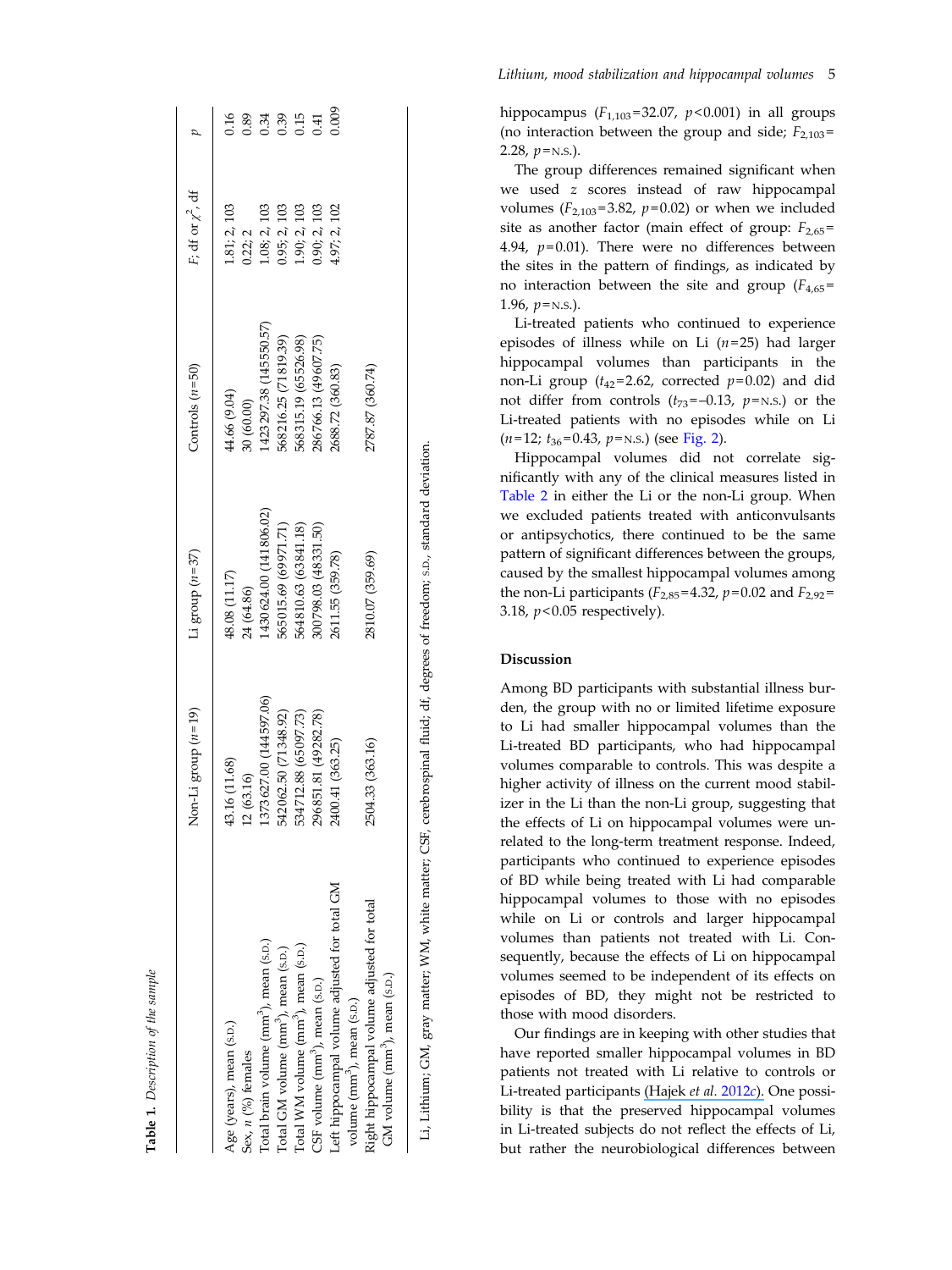<span id="page-6-0"></span>

|  | Table 2. Comparison of clinical variables between the non-Li and Li groups |  |  |  |  |  |  |  |  |
|--|----------------------------------------------------------------------------|--|--|--|--|--|--|--|--|
|--|----------------------------------------------------------------------------|--|--|--|--|--|--|--|--|

|                                                                                                                         | Non-Li $(n=19)$ Li $(n=37)$ |                                | t; df or $\chi^2$ ; df p |       |
|-------------------------------------------------------------------------------------------------------------------------|-----------------------------|--------------------------------|--------------------------|-------|
| Lifetime manic episodes, $n$ (s.p.)                                                                                     | 1.63(1.54)                  | 2.35(2.73)                     | $-1.06; 54$              | 0.29  |
| Cumulative duration of manic episodes (months), mean (s.D.)                                                             | 4.37(6.68)                  | 6.26(7.34)                     | $-0.94;53$               | 0.35  |
| Lifetime depressive episodes, $n$ (s.p.)                                                                                | 6.16(5.59)                  | 5.81 (5.71)                    | 0.22; 54                 | 0.83  |
| Cumulative duration of depressive episodes (months), mean (S.D.)                                                        | 16.92 (10.69)               | 24.99 (30.59)                  | $-1.11;52$               | 0.27  |
| Duration of untreated illness (years), mean (s.D.)                                                                      | 7.33(8.4)                   | 7.84 (10.36)                   | $-0.19; 54$              | 0.85  |
| Duration of illness (years), mean (s.p.)                                                                                | 19.44 (10.86)               | 25.47(9.4)                     | $-2.16; 54$              | 0.04  |
| Lifetime episodes overall, $n$ (s.p.)                                                                                   | 7.79(5.36)                  | 8.16(6.01)                     | $-0.23; 54$              | 0.82  |
| Number of episodes while on Li (Li group) or the latest mood<br>stabilizer (non-Li group), n (s.p.)                     | 1.56(2.63)                  | 1.97(2.69)                     | $-0.51; 51$              | 0.61  |
| Time spent in mood episode while on Li (Li group) or the<br>latest mood stabilizer (non-Li group) (months), mean (s.D.) | 2.44(4.80)                  | 9.55 (13.79)                   | $-2.00;51$               | 0.05  |
| Time since the last episode (years), mean (s.D.)                                                                        | 4.51(6.42)                  | 5.89(5.05)                     | $-0.88; 54$              | 0.38  |
| Depression as the last episode, $n$ (%) the rest mania/hypomania<br>or mixed                                            | 9 (47.37)                   | 24 (64.86)                     | 1.62; 2                  | 0.44  |
| Duration of the last episode (months), mean (s.D.)                                                                      | 2.47(1.93)                  | 6.42(7.64)                     | $-2.2; 54$               | 0.03  |
| Li level (mmol/l), mean (s.p.)                                                                                          | N.A.                        | 0.7(0.16)                      | N.A.                     | N.A.  |
| Li treatment duration at the time of scanning (years), mean (S.D.)                                                      | N.A.                        | 10.81 (7.82)                   | N.A.                     | N.A.  |
| Latency between onset of illness and onset of Li treatment (years),<br>mean (s.p.) [range]                              | N.A.                        | 14.42 (8.15)<br>$[0.0 - 33.5]$ | N.A.                     | N.A.  |
| Antidepressants at the time of scanning, $n$ (%)                                                                        | 7(36.84)                    | 12(32.43)                      | 0.11; 1                  | 0.74  |
| Antidepressants: treatment duration at the time of scanning (years),<br>mean (s.p.)                                     | 3.21(3.19)                  | 3.61(3.42)                     | $-0.25;17$               | 0.8   |
| Antipsychotics at the time of scanning, $n$ (%)                                                                         | 7(36.84)                    | 4(10.81)                       | 5.39;1                   | 0.02  |
| Antipsychotics: treatment duration at the time of scanning (years),<br>mean (s.p.)                                      | 6.44(8.90)                  | 3.30(1.55)                     | 0.69; 9                  | 0.51  |
| Anticonvulsants at the time of scanning, $n$ (%)                                                                        | 10(52.63)                   | 7(18.92)                       | 6.75;1                   | 0.009 |
| Anticonvulsants: treatment duration at the time of scanning (years),<br>mean (s.p.)                                     | 4.76(3.54)                  | 6.40(5.16)                     | 0.78; 15                 | 0.45  |
| Number of psychotropic medications (excluding benzodiazepines),<br>mean (s.p.)                                          | 1.26(0.73)                  | 1.62(0.64)                     | $-1.89;54$               | 0.06  |
| Episodes of BD on the latest mood stabilizer, $n$ (%)                                                                   | 8(50.00)                    | 25 (67.57)                     | 1.46; 1                  | 0.22  |
| BD type I diagnosis, $n$ (%)                                                                                            | 12 (63.16)                  | 25 (67.57)                     | 0.11; 1                  | 0.74  |

Li, Lithium; df, degrees of freedom; BD, bipolar disorder; S.D., standard deviation; N.A., not applicable.

Li responders and non-responders. Treatment response to Li was not a selection criterion in this study and 69% of patients continued to experience episodes of illness while on Li. In addition, all but one of the non-Li participants were Li naive and there could have been Li responders among them. Consequently, potential neurobiological differences between Li responders and non-responders were highly unlikely to explain the results. A more parsimonious interpretation is that the observed differences were related to differential exposure to Li rather than to patient heterogeneity. Indeed, prospective studies have also suggested a causal association between Li exposure and brain structure, by showing GM increases preversus post-Li treatment (Moore et al. [2000,](#page-11-0) [2009](#page-11-0); Monkul et al. [2007;](#page-11-0) Yucel et al. [2007\)](#page-11-0) and, even more importantly, by demonstrating a greater GM change over time following randomly assigned treatment

with Li compared with treatment with valproate or no treatment (Lyoo et al. [2010\)](#page-10-0).

This is the first study to investigate the interplay between the long-term, prophylactic response to Li (i.e. prevention of episodes) and brain structural changes. Contrary to our findings, some previous prospective investigations reported a positive association between acute treatment response (i.e. symptom re-duction) and brain structure (Moore et al. [2009;](#page-11-0) Lyoo et al. [2010\)](#page-10-0). This difference may be related to the fact that symptom reduction and episode prevention are clinically and neurobiologically distinct outcomes (Lenox & Hahn, [2000;](#page-10-0) Machado-Vieira et al. [2009](#page-10-0); Willner et al. [2012](#page-11-0)). In addition, the previous studies investigated subjects after 4 weeks of Li treatment (Moore et al. [2009](#page-11-0); Lyoo et al. [2010\)](#page-10-0), as opposed to a minimum of 2 years and an average of 10.8 years in this study. It is possible that an acute treatment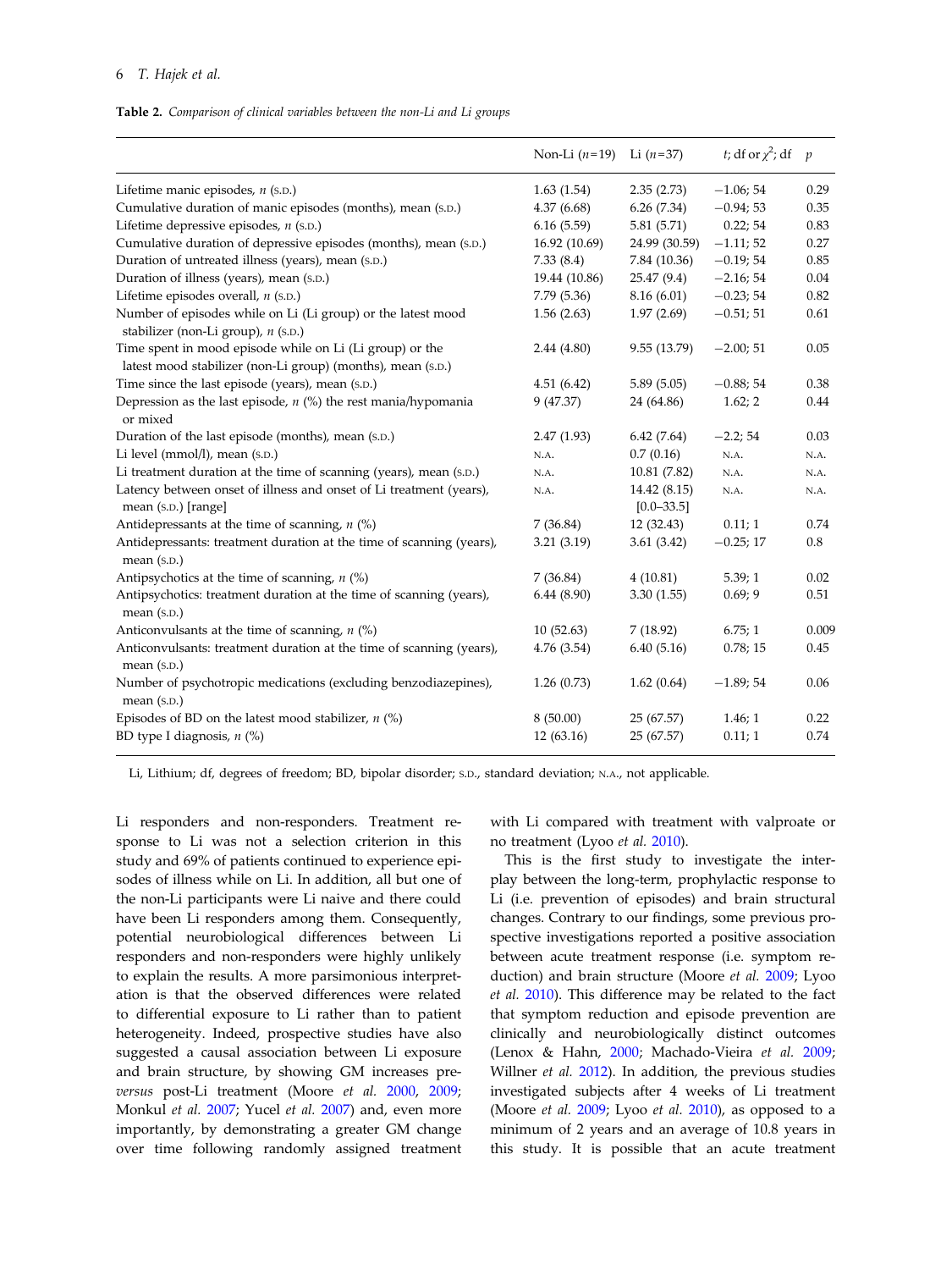<span id="page-7-0"></span>

Fig. 1. Left and right hippocampal volumes adjusted for total gray matter volume in lithium (Li), non-Li and control groups (mean±standard deviation). \*  $p$ <0.05 in comparison with Li and the healthy control groups.

response accelerates the short-term effects of Li on brain morphology, but long-term exposure to Li affects brain structure regardless of clinical response. This possibility is supported by a pharmacoepidemiological study in which only multiple prescriptions, but not a single prescription, of Li lowered the risk of neurodegenerative disorders in patients with BD (Kessing et al. [2008,](#page-10-0) [2010\)](#page-10-0).

Our findings suggesting that the effects of Li on hippocampal volumes are independent of long-term treatment response are in keeping with pre-clinical studies, in which Li prevented neuronal damage in a range of neurotoxic models, including those unrelated to BD (Lauterbach & Mendez, [2011\)](#page-10-0). If the effects of Li on brain structure were simply secondary to its ability to control episodes of BD, they would be restricted to those with mood disorders and should not generalize to other conditions, such as Alzheimer's dementia (AD). Epidemiological studies have shown that Li reduces the generally elevated risk of neurodegenerative disorders among patients with BD (Kessing et al. [2008,](#page-10-0) [2010;](#page-10-0) da Silva et al. [2013](#page-9-0)), which could still be related to prevention of episodes of BD. Although there are some promising results (Leyhe et al. [2009\)](#page-10-0), Li may not successfully treat fully symptomatic AD (Macdonald et al. [2008](#page-10-0); Hampel et al. [2009\)](#page-10-0). It may be more effective in pre-symptomatic stages of the illness, where the neuropathological changes are less well pronounced. In keeping with the direct biochemical effects, Li-treated subjects with amnestic mild cognitive impairment without BD were cognitively more stable over time (Forlenza et al. [2011](#page-10-0)). Even more importantly, Li exerted a disease-modifying effect by reducing the



Fig. 2. Total hippocampal volumes adjusted for total gray matter volume in participants divided based on response to long-term lithium (Li) treatment (mean  $\pm$  standard deviation). \*  $p$  < 0.05 in comparison to the other groups.

levels of CSF biomarkers related to the pathophysiology of AD (Forlenza et al. [2011\)](#page-10-0). Our study provides an additional proof of concept for further testing of Li in neurodegenerative disorders.

The hippocampal volumes among Li-treated patients in this study were comparable to controls, and not larger as reported in a previous meta-analysis (Hajek et al.  $2012c$  $2012c$ ). There are two possible explanations for this discrepancy. First, the effects of Li on GM may be non-linear (Yucel et al. [2007\)](#page-11-0). We did not find any correlations between the duration of Li treatment and hippocampal volumes. However, because all participants in this study had at least 2 years of Li treatment, this truncated distribution makes the investigation of the trajectory of Li-related changes difficult. Second, the discrepancy may be related to differences in duration of illness and Li treatment between this study and the meta-analysis (Hajek et al. [2012](#page-10-0)c). Participants included in the meta-analysis had a markedly shorter duration of illness and Li treatment (weeks to years) than subjects in the current study (years to decades).

The non-Li group in our study showed smaller hippocampal volumes despite treatment with other mood stabilizers (anticonvulsants, atypical antipsychotics), with mostly pre-clinical evidence for neuroprotective effects (Zarate et al. [2006](#page-11-0)). In keeping with our results, previous studies, including prospective randomized comparisons (Lyoo et al. [2010](#page-10-0)), also showed greater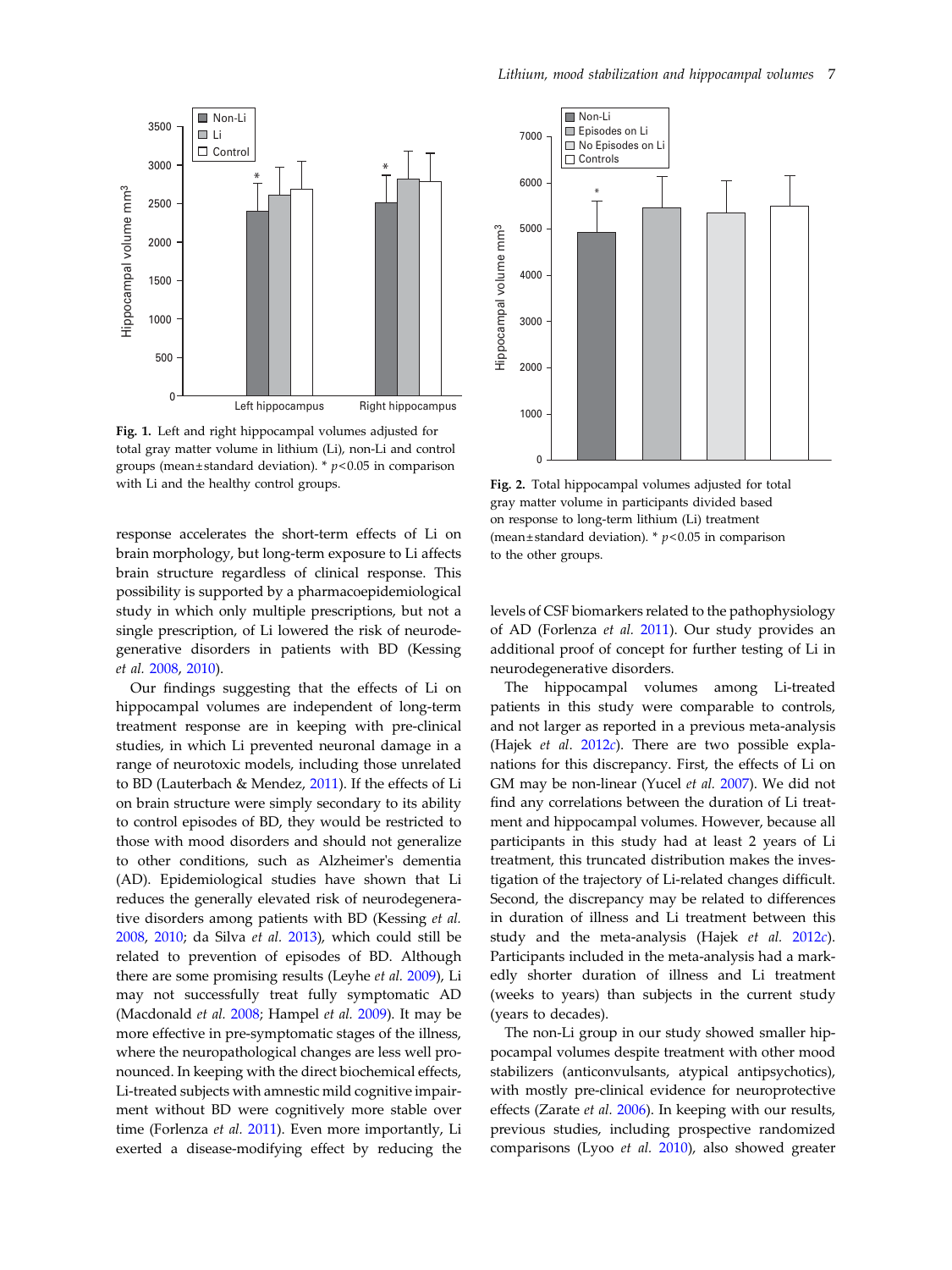effects of Li than of other mood stabilizers on hippocampal volumes (Beyer et al. [2004;](#page-9-0) Yucel et al. [2008](#page-11-0); Germana et al. [2010;](#page-10-0) Hajek et al. [2012](#page-10-0)b) or neuronal density (Silverstone et al. [2003;](#page-11-0) Gallelli et al. [2005](#page-10-0); Garcia et al. [2009](#page-10-0); Hajek et al. [2012](#page-10-0)a). The effects of anticonvulsants or antipsychotics on brain structure in human subjects remain controversial, with some investigations suggesting positive effects (Garver et al. [2005;](#page-10-0) Molina et al. [2005;](#page-10-0) Atmaca et al. [2007](#page-9-0); Stip et al. [2009\)](#page-11-0), but the majority of studies reporting no or negative effects of these medications on the brain (Khorram et al. [2006](#page-10-0); Ebdrup et al. [2011](#page-9-0); Tariot et al.  $2011$ ; for reviews see Moncrieff & Leo,  $2010$ ; Leung et al. [2011](#page-10-0)). In light of these studies, we need to consider the possibility that the GM changes in the non-Li group were related to a greater exposure to antipsychotics or anticonvulsants. This is perhaps less likely because, in our study, several Li-treated patients were also exposed to anticonvulsants (18.9%) and antipsychotics (10.8%). More importantly, when we excluded patients treated with anticonvulsants or antipsychotics from both the Li and non-Li groups, there continued to be the same pattern of significant differences, with the smallest hippocampal volumes among the non-Li participants. This further supports the strength of the association, as it was confirmed in different subsamples of patients and remained significant despite a reduction in sample size.

Of note, although the non-Li participants showed smaller hippocampal volumes than the controls or the Li-treated BD patients, they were euthymic at the time of scanning, with an average of 4.5 years since the last episode. Previous studies have also reported lower hippocampal volumes in groups containing euthymic BD patients (Bearden et al. [2008;](#page-9-0) Foland et al. [2008\)](#page-9-0). Also similar to our result, Lyoo et al. ([2010\)](#page-10-0) showed that valproate-treated BD patients improved clinically in the absence of GM increases following treatment. These findings may suggest that the normalization of brain structural changes by medications may not be necessary to achieve euthymia or mood stabilization.

This study has some limitations. Measuring hippocampal volumes prospectively would have better allowed us to establish the causality of the association between Li exposure and hippocampal volumes. Considering the extensive duration of Li exposure (average of 10.8 years), a prospective or randomized design would not have been feasible. Although we did not use randomization, the strict inclusion and exclusion criteria ensured that the groups were comparable in relevant variables known to affect hippocampal volumes. Use of other medications possibly affecting brain structure was allowed in both treatment groups. Exclusion of participants treated with antipsychotics or

anticonvulsants did not change the results. The investigation of the long-term effects of Li on brain structure and their interplay with long-term clinical response required selected and relatively homogeneous samples of patients who were compliant with long-term treatment and did not have co-morbid conditions, which could have confounded the results. It is not known whether these findings would generalize to more heterogeneous samples, such as those with substance abuse or other co-morbid conditions, patients treated with more than two psychotropic medications or those with a history of multiple courses of ECT. We did not investigate the association between the potential neuroprotective effects of Li and any other clinical outcomes beyond the long-term treatment response. We do not know to what extent the above-mentioned effects on brain structure relate to the antisuicidal properties of Li (Baldessarini et al. [2006\)](#page-9-0), which also seem to be independent of the long-term, prophylactic response (Ahrens & Muller-Oerlinghausen, [2001](#page-9-0)).

A common limitation of structural MRI studies is that this technology does not allow us to distinguish whether volumetric alterations are related to changes in size or numbers of neuronal bodies, dendrites or glia, or even changes in vasculature, perfusion or shifts in water content, or whether these changes are an artifact caused by shortening of the GM  $T_1$  relaxation times by Li (Cousins et al. [2013\)](#page-9-0). General shortening of  $T_1$  relaxation times or shifts in water content would not explain the absence of global volumetric changes in the presence of regionally constrained variations in GM. In addition, the effects of Li on MRI signals would predominantly affect morphometric methods, which depend on tissue type segmentation, such as VBM (Cousins et al. [2013](#page-9-0)), but less so those involving the manual tracing methods used here. Furthermore, a recent pre-clinical study demonstrated that male rats treated for 8 weeks with clinically relevant concentrations of Li showed an increase in whole-brain volume measured by manual segmentation of  $T_2$ -weighted MR images (Vernon et al. [2012\)](#page-11-0). This effect was maintained 8 weeks after the drug withdrawal, when Li could no longer affect the MRI signal.

Although this was a multicenter study, with some differences in scanner types between the sites, the pattern of changes, with smallest hippocampal volumes among non-Li patients, was preserved in all sites. In addition, all three methods of statistically addressing potential differences between sites yielded results comparable to our primary analysis, thus suggesting that any scanner differences did not affect the findings.

The current study provides several key benefits. With 106 participants, this is one of the largest studies of hippocampal volumes in BD patients. The study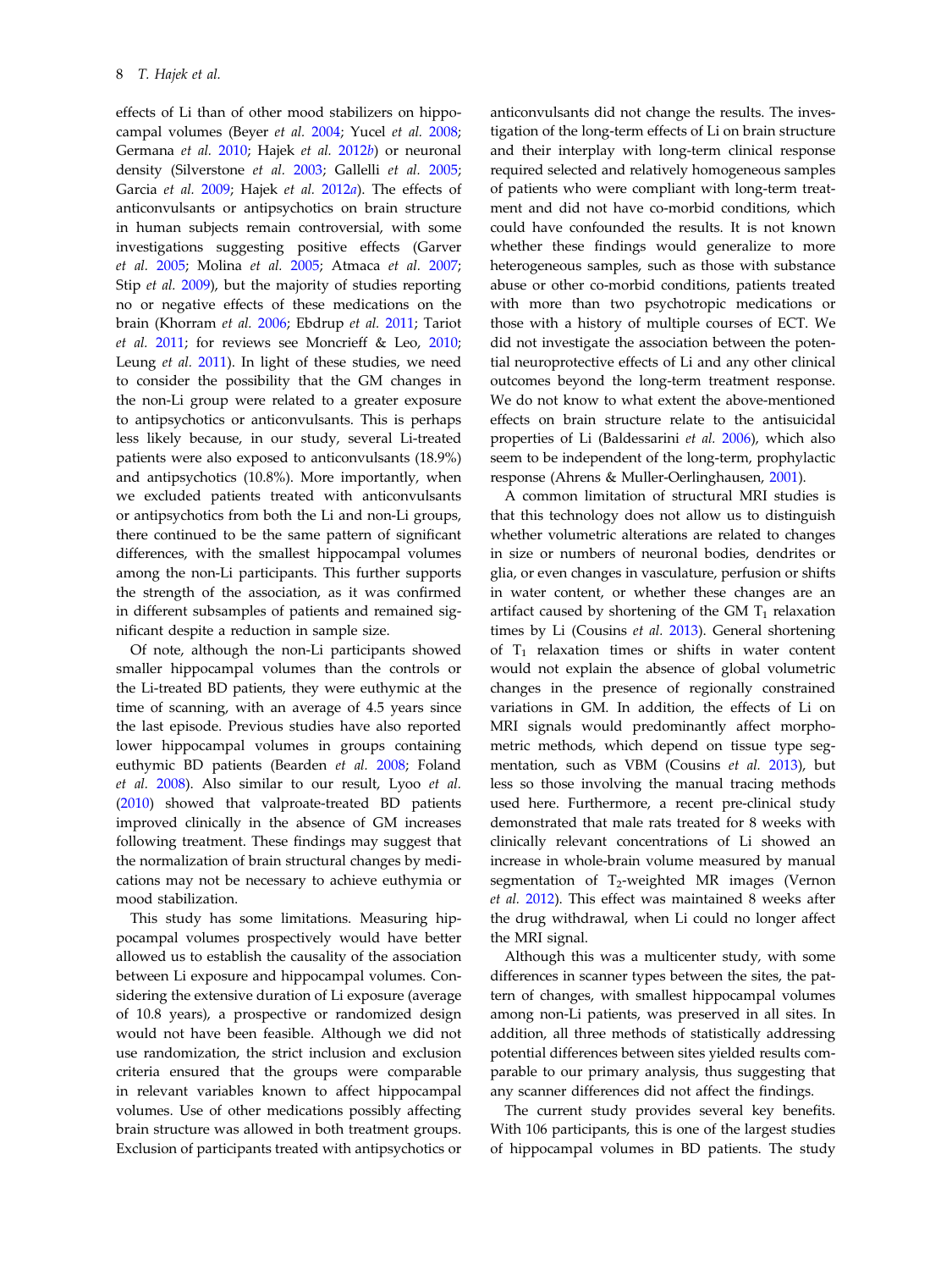<span id="page-9-0"></span>was a priori designed to test the effects of Li on brain structure. We used stringent criteria for both exposure and absence of exposure to Li. By controlling for lifetime treatment with Li, we minimized any carry-over effect of past history of Li exposure on GM volumes (Atmaca et al. 2007). We used inclusion criteria to maximize the effect of illness on the brain and to minimize differences between the Li-exposed and non-exposed BD patients in relevant variables affecting brain structure. Because of the strict inclusion criteria, the participants in our study had the greatest illness burden (average of 25.8 years and eight episodes) and the longest duration of Li exposure (average of 10.8 years) reported in any neuroimaging study investigating the effects of Li. It is notable that the positive effects of Li on brain structure were still evident in patients with an average of 25 years of highly recurrent illness (eight episodes on average). It is also of interest that the non-Li group had smaller hippocampal volumes even after an average of 4.5 years since the last episode of BD. The detailed clinical information allowed us to address important knowledge gaps regarding the interplay between the long-term, prophylactic treatment response and effects of Li on brain structure.

To conclude, in support of the neuroprotective effects of Li, the Li-treated BD patients had hippocampal volumes comparable to controls and larger than the non-Li group, with comparable numbers of episodes or cumulative time spent in episodes. These effects of Li did not seem to be related to clinical heterogeneity and were still evident in patients with an average of 25 years of highly recurrent illness. Furthermore, the association between Li treatment and hippocampal volume was independent of longterm treatment response and occurred even in participants with episodes of BD while on Li. These results raise the possibility that the effects of Li on hippocampal volumes may generalize to patients with neuropsychiatric illnesses other than BD.

#### Acknowledgments

This study was supported by grants from the Canadian Institutes of Health Research (103703, 106469 and 64410), the Nova Scotia Health Research Foundation and a Dalhousie Clinical Research Scholarship to Dr T. Hajek. We thank C. Slaney, J. Garnham and C. McParland for technical assistance.

#### Declaration of Interest

None.

#### References

- Ahrens B, Muller-Oerlinghausen B (2001). Does lithium exert an independent antisuicidal effect? Pharmacopsychiatry 34, 132–136.
- Atmaca M, Ozdemir H, Cetinkaya S, Parmaksiz S, Belli H, Poyraz AK, Tezcan E, Ogur E (2007). Cingulate gyrus volumetry in drug free bipolar patients and patients treated with valproate or valproate and quetiapine. Journal of Psychiatric Research 41, 821–827.
- Baldessarini RJ, Tondo L, Davis P, Pompili M, Goodwin FK, Hennen J (2006). Decreased risk of suicides and attempts during long-term lithium treatment: a meta-analytic review. Bipolar Disorders 8, 625–639.
- Bauer M, Alda M, Priller J, Young LT (2003). Implications of the neuroprotective effects of lithium for the treatment of bipolar and neurodegenerative disorders. Pharmacopsychiatry 36 (Suppl. 3), S250–S254.
- Bearden CE, Thompson PM, Dutton RA, Frey BN, Peluso MA, Nicoletti M, Dierschke N, Hayashi KM, Klunder AD, Glahn DC, Brambilla P, Sassi RB, Mallinger AG, Soares JC (2008). Three-dimensional mapping of hippocampal anatomy in unmedicated and lithium-treated patients with bipolar disorder. Neuropsychopharmacology 33, 1229–1238.
- Berk M, Kapczinski F, Andreazza AC, Dean OM, Giorlando F, Maes M, Yucel M, Gama CS, Dodd S, Dean B, Magalhaes PV, Amminger P, McGorry P, Malhi GS (2011). Pathways underlying neuroprogression in bipolar disorder: focus on inflammation, oxidative stress and neurotrophic factors. Neuroscience and Biobehavioral Reviews 35, 804–817.
- Beyer JL, Kuchibhatla M, Payne ME, Moo-Young M, Cassidy F, MacFall J, Krishnan KR (2004). Hippocampal volume measurement in older adults with bipolar disorder. American Journal of Geriatric Psychiatry 12, 613–620.
- Coppen A, Montgomery SA, Gupta RK, Bailey JE (1976). A double-blind comparison of lithium carbonate and maprotiline in the prophylaxis of the affective disorders. British Journal of Psychiatry 128, 479–485.
- Cousins DA, Aribisala B, Nicol Ferrier I, Blamire AM (2013). Lithium, gray matter, and magnetic resonance imaging signal. Biological Psychiatry 73, 652–657.
- da Silva J, Goncalves-Pereira M, Xavier M, Mukaetova-Ladinska EB (2013). Affective disorders and risk of developing dementia: systematic review. British Journal of Psychiatry 202, 177–186.
- Ebdrup BH, Skimminge A, Rasmussen H, Aggernaes B, Oranje B, Lublin H, Baare W, Glenthoj B (2011). Progressive striatal and hippocampal volume loss in initially antipsychotic-naive, first-episode schizophrenia patients treated with quetiapine: relationship to dose and symptoms. International Journal of Neuropsychopharmacology 14, 69–82.
- Foland LC, Altshuler LL, Sugar CA, Lee AD, Leow AD, Townsend J, Narr KL, Asuncion DM, Toga AW, Thompson PM (2008). Increased volume of the amygdala and hippocampus in bipolar patients treated with lithium. Neuroreport 19, 221–224.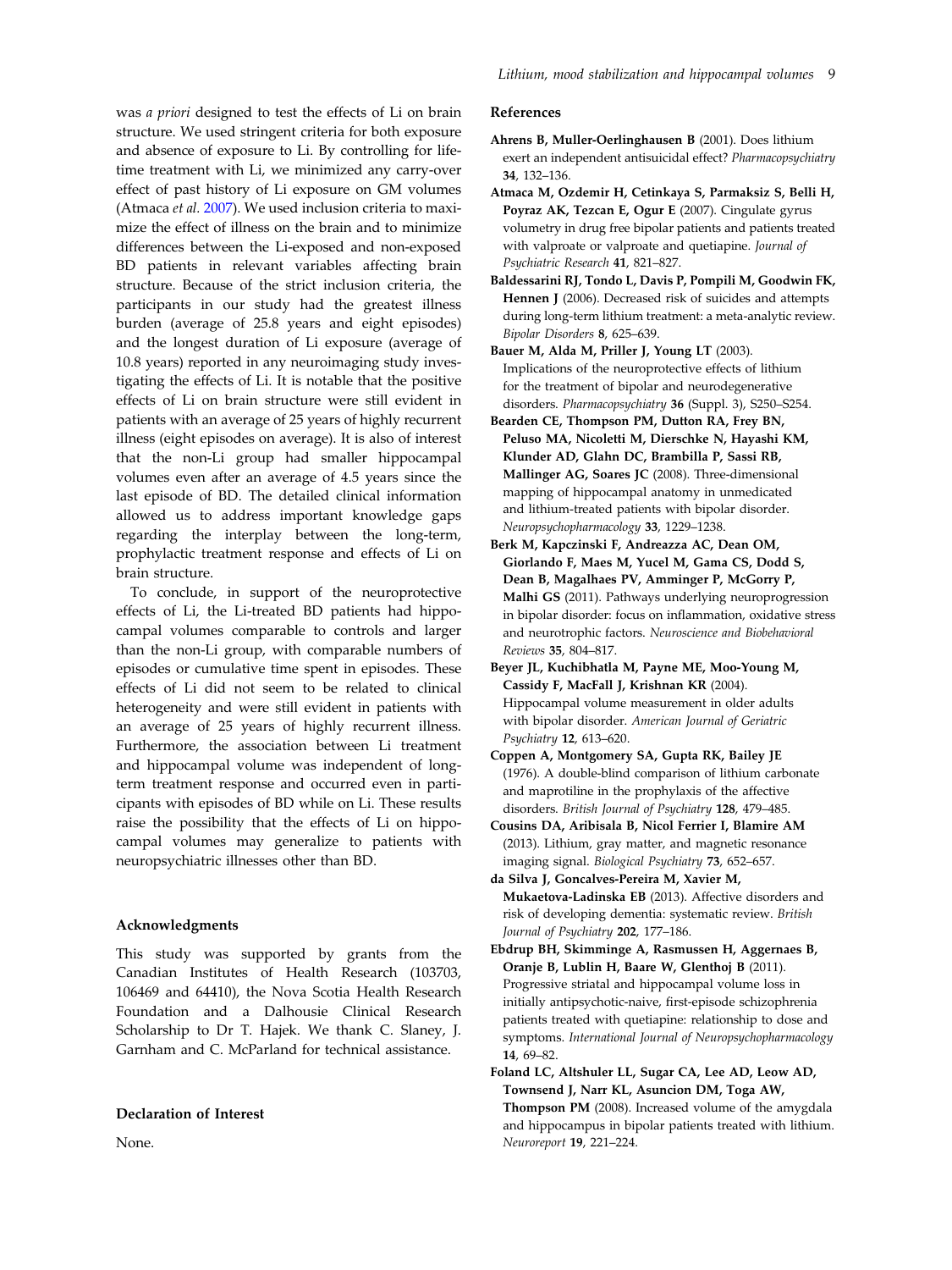<span id="page-10-0"></span>10 T. Hajek et al.

Forlenza OV, Diniz BS, Radanovic M, Santos FS, Talib LL, Gattaz WF (2011). Disease-modifying properties of long-term lithium treatment for amnestic mild cognitive impairment: randomised controlled trial. British Journal of Psychiatry 198, 351–356.

Gallelli KA, Wagner CM, Karchemskiy A, Howe M, Spielman D, Reiss A, Chang KD (2005). N-Acetylaspartate levels in bipolar offspring with and at high-risk for bipolar disorder. Bipolar Disorders 7, 589–597.

Garcia M, Huppertz HJ, Ziyeh S, Buechert M, Schumacher M, Mader I (2009). Valproate-induced metabolic changes in patients with epilepsy: assessment with H-MRS. Epilepsia 50, 486–492.

Garver DL, Holcomb JA, Christensen JD (2005). Cerebral cortical gray expansion associated with two second-generation antipsychotics. Biological Psychiatry 58, 62–66.

Germana C, Kempton MJ, Sarnicola A, Christodoulou T, Haldane M, Hadjulis M, Girardi P, Tatarelli R, Frangou S (2010). The effects of lithium and anticonvulsants on brain structure in bipolar disorder. Acta Psychiatrica Scandinavica 122, 481–487.

Gould TD, Picchini AM, Einat H, Manji HK (2006). Targeting glycogen synthase kinase-3 in the CNS: implications for the development of new treatments for mood disorders. Current Drug Targets 7, 1399–1409.

Grof P, Duffy A, Alda M, Hajek T (2009). Lithium response across generations. Acta Psychiatrica Scandinavica 120, 378–385.

Hajek T, Bauer M, Pfennig A, Cullis J, Ploch J, O'Donovan C, Bohner G, Klingebiel R, Young LT, MacQueen GM, Alda M (2012a). Large positive effect of lithium on prefrontal cortex N-acetylaspartate in patients with bipolar disorder: 2-centre study. Journal of Psychiatry and Neuroscience 37, 185–192.

Hajek T, Cullis J, Novak T, Kopecek M, Hoschl C, Blagdon R, O'Donovan C, Bauer M, Young LT, MacQueen G, Alda M (2012b). Hippocampal volumes in bipolar disorders: opposing effects of illness burden and lithium treatment. Bipolar Disorders 14, 261–270.

Hajek T, Kopecek M, Hoschl C, Alda M (2012c). Smaller hippocampal volumes in patients with bipolar disorder are masked by exposure to lithium: a meta-analysis. Journal of Psychiatry and Neuroscience 37, 333–343.

Hallahan B, Newell J, Soares JC, Brambilla P, Strakowski SM, Fleck DE, Kieseppa T, Altshuler LL, Fornito A, Malhi GS, McIntosh AM, Yurgelun-Todd DA, LaBar KS, Sharma V, MacQueen GM, Murray RM, McDonald C (2011). Structural magnetic resonance imaging in bipolar disorder: an international collaborative mega-analysis of individual adult patient data. Biological Psychiatry 69, 326–335.

Hampel H, Ewers M, Burger K, Annas P, Mortberg A, Bogstedt A, Frolich L, Schroder J, Schonknecht P, Riepe MW, Kraft I, Gasser T, Leyhe T, Moller HJ, Kurz A, Basun H (2009). Lithium trial in Alzheimer's disease: a randomized, single-blind, placebo-controlled, multicenter 10-week study. Journal of Clinical Psychiatry 70, 922–931.

Kessing LV, Forman JL, Andersen PK (2010). Does lithium protect against dementia? Bipolar Disorders 12, 87–94.

Kessing LV, Sondergard L, Forman JL, Andersen PK (2008). Lithium treatment and risk of dementia. Archives of General Psychiatry 65, 1331–1335.

Khorram B, Lang DJ, Kopala LC, Vandorpe RA, Rui Q, Goghari VM, Smith GN, Honer WG (2006). Reduced thalamic volume in patients with chronic schizophrenia after switching from typical antipsychotic medications to olanzapine. American Journal of Psychiatry 163, 2005–2007.

Lauterbach EC, Mendez MF (2011). Psychopharmacological neuroprotection in neurodegenerative diseases, part III: criteria-based assessment: a report of the ANPA committee on research. Journal of Neuropsychiatry and Clinical Neurosciences 23, 242–260.

Lenox RH, Hahn CG (2000). Overview of the mechanism of action of lithium in the brain: fifty-year update. Journal of Clinical Psychiatry 61 (Suppl. 9), 5–15.

Leung M, Cheung C, Yu K, Yip B, Sham P, Li Q, Chua S, McAlonan G (2011). Gray matter in first-episode schizophrenia before and after antipsychotic drug treatment. Anatomical likelihood estimation meta-analyses with sample size weighting. Schizophrenia Bulletin 37, 199–211.

Leyhe T, Eschweiler GW, Stransky E, Gasser T, Annas P, Basun H, Laske C (2009). Increase of BDNF serum concentration in lithium treated patients with early Alzheimer's disease. Journal of Alzheimer*'*s Disease 16, 649–656.

Licht RW, Vestergaard P, Kessing LV, Larsen JK, Thomsen PH (2003). Psychopharmacological treatment with lithium and antiepileptic drugs: suggested guidelines from the Danish Psychiatric Association and the Child and Adolescent Psychiatric Association in Denmark. Acta Psychiatrica Scandinavica. Supplementum 419, 1–22.

Lyoo IK, Dager SR, Kim JE, Yoon SJ, Friedman SD, Dunner DL, Renshaw PF (2010). Lithium-induced gray matter volume increase as a neural correlate of treatment response in bipolar disorder: a longitudinal brain imaging study. Neuropsychopharmacology 35, 1743–1750.

Macdonald A, Briggs K, Poppe M, Higgins A, Velayudhan L, Lovestone S (2008). A feasibility and tolerability study of lithium in Alzheimer's disease. International Journal of Geriatric Psychiatry 23, 704–711.

Machado-Vieira R, Manji HK, Zarate CA Jr. (2009). The role of lithium in the treatment of bipolar disorder: convergent evidence for neurotrophic effects as a unifying hypothesis. Bipolar Disorders 11 (Suppl. 2), 92–109.

McKinnon MC, Yucel K, Nazarov A, MacQueen GM (2009). A meta-analysis examining clinical predictors of hippocampal volume in patients with major depressive disorder. Journal of Psychiatry and Neuroscience 34, 41–54.

Molina V, Reig S, Sanz J, Palomo T, Benito C, Sanchez J, Sarramea F, Pascau J, Desco M (2005). Increase in gray matter and decrease in white matter volumes in the cortex during treatment with atypical neuroleptics in schizophrenia. Schizophrenia Research 80, 61–71.